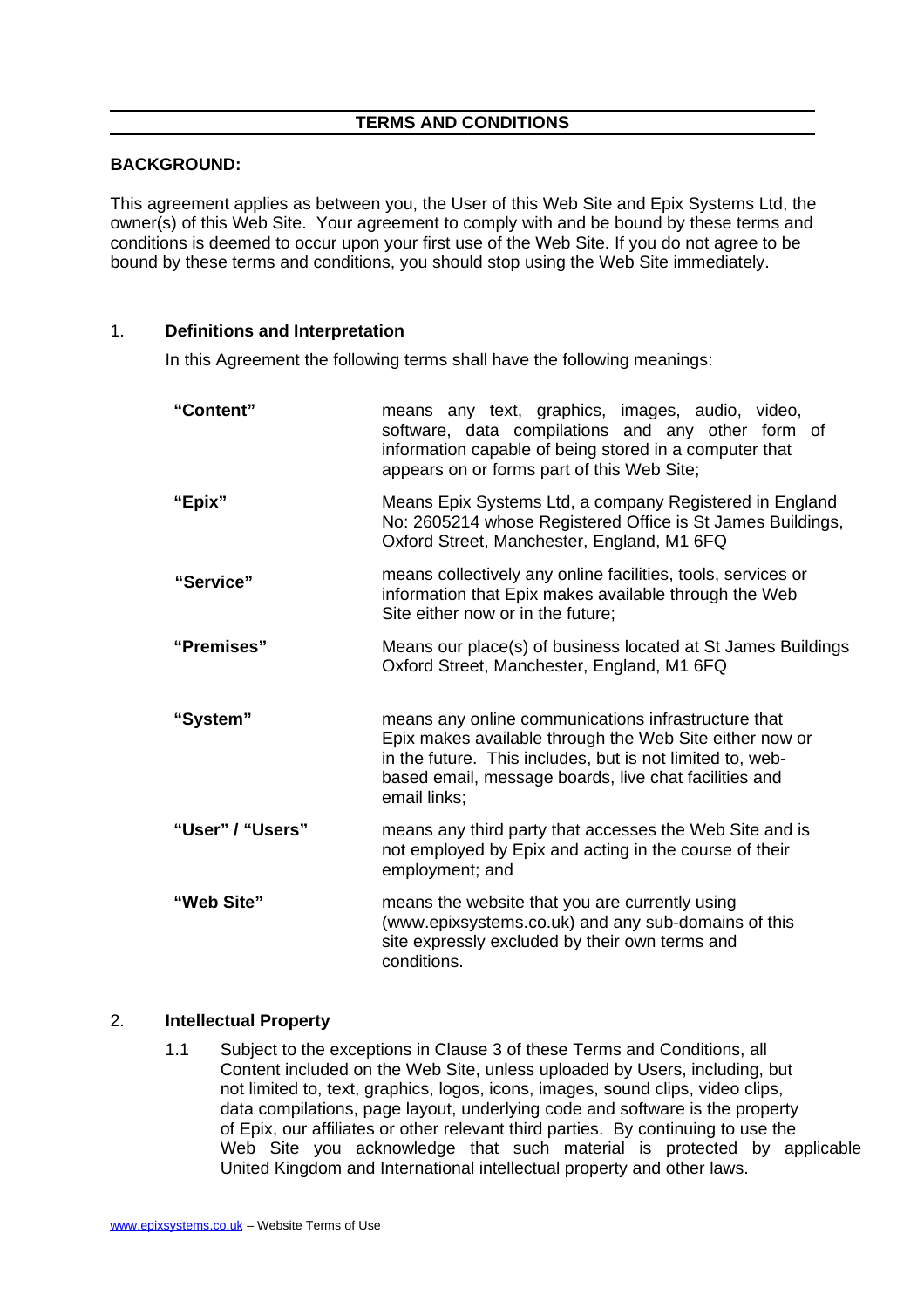- 1.2 Subject to Clause 4 you may not reproduce, copy, distribute, store or in any other fashion re-use material from the Web Site unless otherwise indicated on the Web Site or unless given express written permission to do so by Epix.
- 3. Third Party Intellectual Property
	- 1.1 Unless otherwise expressly indicated, all Intellectual Property rights including, but not limited to, Copyright and Trademarks, in product images and descriptions belong to the manufacturers or distributors of such products as may be applicable.
	- 1.2 Subject to Clause 4 you may not reproduce, copy, distribute, store or in any other fashion re-use such material unless otherwise indicated on the Web Site or unless given express written permission to do so by the relevant manufacturer or supplier.

## 4. **Fair Use of Intellectual Property**

Material from the Web Site may be re-used without written permission where any of the exceptions detailed in Chapter III of the Copyright Designs and Patents Act 1988 apply.

## 5. **Links to Other Web Sites**

This Web Site may contain links to other sites. Unless expressly stated, these sites are not under the control of Epix or that of our affiliates. We assume no responsibility for the content of such web sites and disclaim liability for any and all forms of loss or damage arising out of the use of them. The inclusion of a link to another site on this Web Site does not imply any endorsement of the sites themselves or of those in control of them.

#### 6. **Links to this Web Site**

Those wishing to place a link to this Web Site on other sites may do so only to the home page of the site www.epixsystems.co.uk without prior permission. Deep linking (i.e. links to specific pages within the site) requires the express permission of Epix. To find out more please contact us using the contact page on this Web Site.

## 7. **Privacy**

Use of the Web Site is also governed by our Privacy Policy (Ian – insert link) which is incorporated into these terms and conditions by this reference. To view the Privacy Policy, please click on the link above.

#### 8. **Disclaimers**

- 1.1 Epix makes no warranty or representation that the Web Site will meet your requirements, that it will be of satisfactory quality, that it will be fit for a particular purpose, that it will not infringe the rights of third parties, that it will be compatible with all systems, that it will be secure and that all information provided will be accurate. We make no guarantee of any specific results from the use of our Services.
- 1.2 No part of this Web Site is intended to constitute advice and the Content of this Web Site should not be relied upon when making any decisions or taking any action of any kind.
- 1.3 No part of this Web Site is intended to constitute a contractual offer capable of acceptance. No goods and / or services are sold through this Web Site and product and / or service details are provided for information purposes only.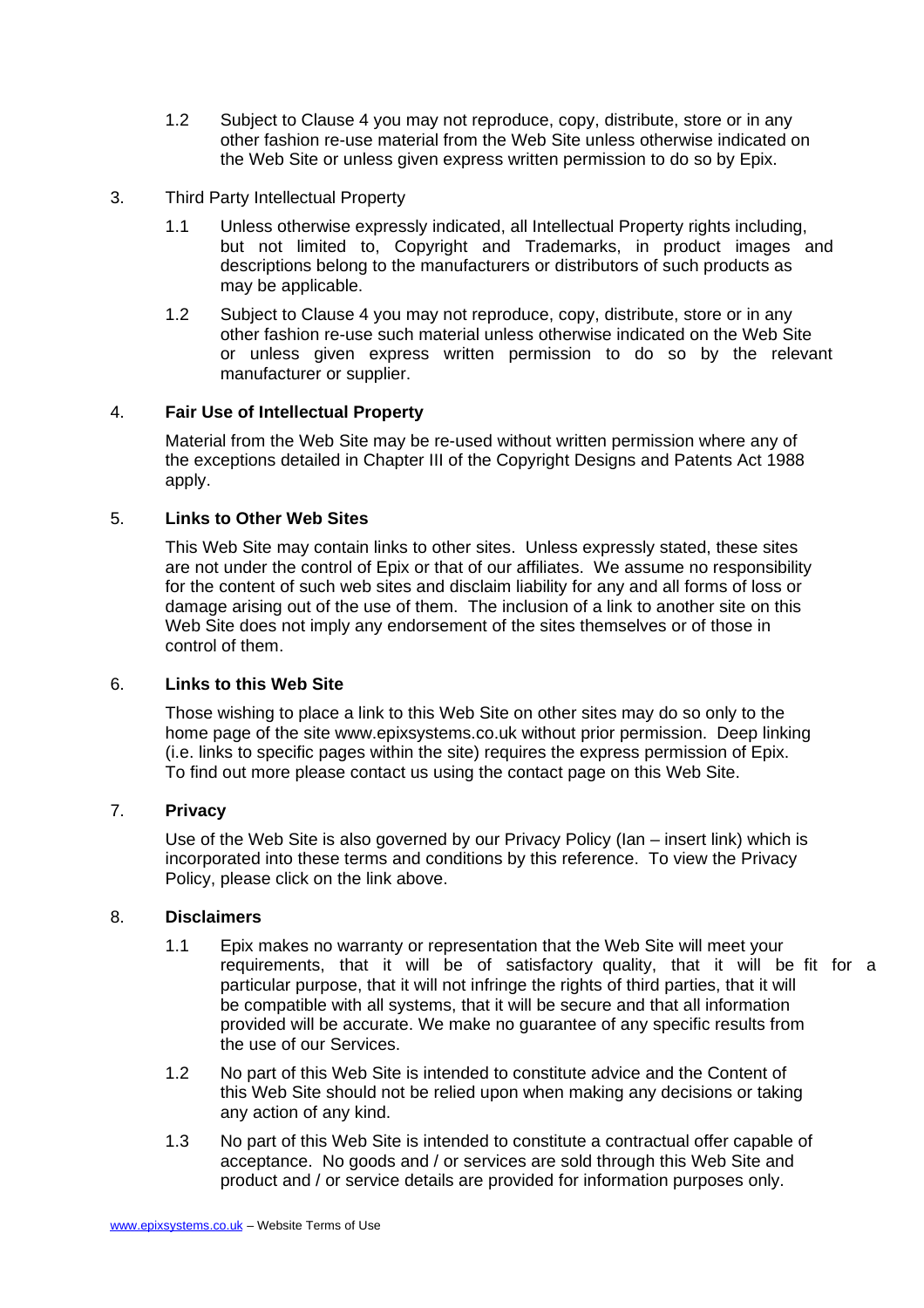- 1.4 Whilst every effort has been made to ensure that all graphical representations of products and / or descriptions of services available from Epix correspond to the actual products and / or services, Epix is not responsible for any variations from these descriptions.
- 1.5 Epix does not represent or warrant that such products and / or services will be available from us or our Premises. For this reason, please contact us prior to visiting if you wish to enquire as to the availability of any products and / or services. Any such enquiry does not give rise to any express or implied warranty that the products and / or services forming the subject matter of your enquiry will be available upon your arrival at our Premises.
- 1.6 All pricing information on the Web Site is correct at the time of going online. Epix reserves the right to change prices and alter or remove any special offers from time to time and as necessary.

## 9. **Availability of the Web Site**

The Service is provided "as is" and on an "as available" basis. We give no warranty that the Service will be free of defects and / or faults. To the maximum extent permitted by the law we provide no warranties (express or implied) of fitness for a particular purpose, accuracy of information, compatibility and satisfactory quality.

Epix accepts no liability for any disruption or non-availability of the Web Site resulting from external causes including, but not limited to, ISP equipment failure, host equipment failure, communications network failure, power failure, natural events, acts of war or legal restrictions and censorship.

#### 10. **Limitation of Liability**

- 1.1 To the maximum extent permitted by law, Epix accepts no liability for any direct or indirect loss or damage, foreseeable or otherwise, including any indirect, consequential, special or exemplary damages arising from the use of the Web Site or any information contained therein. Users should be aware that they use the Web Site and its Content at their own risk.
- 1.2 Nothing in these terms and conditions excludes or restricts Epix's liability for death or personal injury resulting from any negligence or fraud on the part of Epix.
- 1.3 Whilst every effort has been made to ensure that these terms and conditions adhere strictly with the relevant provisions of the Unfair Contract Terms Act 1977, in the event that any of these terms are found to be unlawful, invalid or otherwise unenforceable, that term is to be deemed severed from these terms and conditions and shall not affect the validity and enforceability of the remaining terms and conditions. This term shall apply only within jurisdictions where a particular term is illegal.

#### 11. **No Waiver**

In the event that any party to these Terms and Conditions fails to exercise any right or remedy contained herein, this shall not be construed as a waiver of that right or remedy.

#### 12. **Previous Terms and Conditions**

In the event of any conflict between these Terms and Conditions and any prior versions thereof, the provisions of these Terms and Conditions shall prevail unless it is expressly stated otherwise.